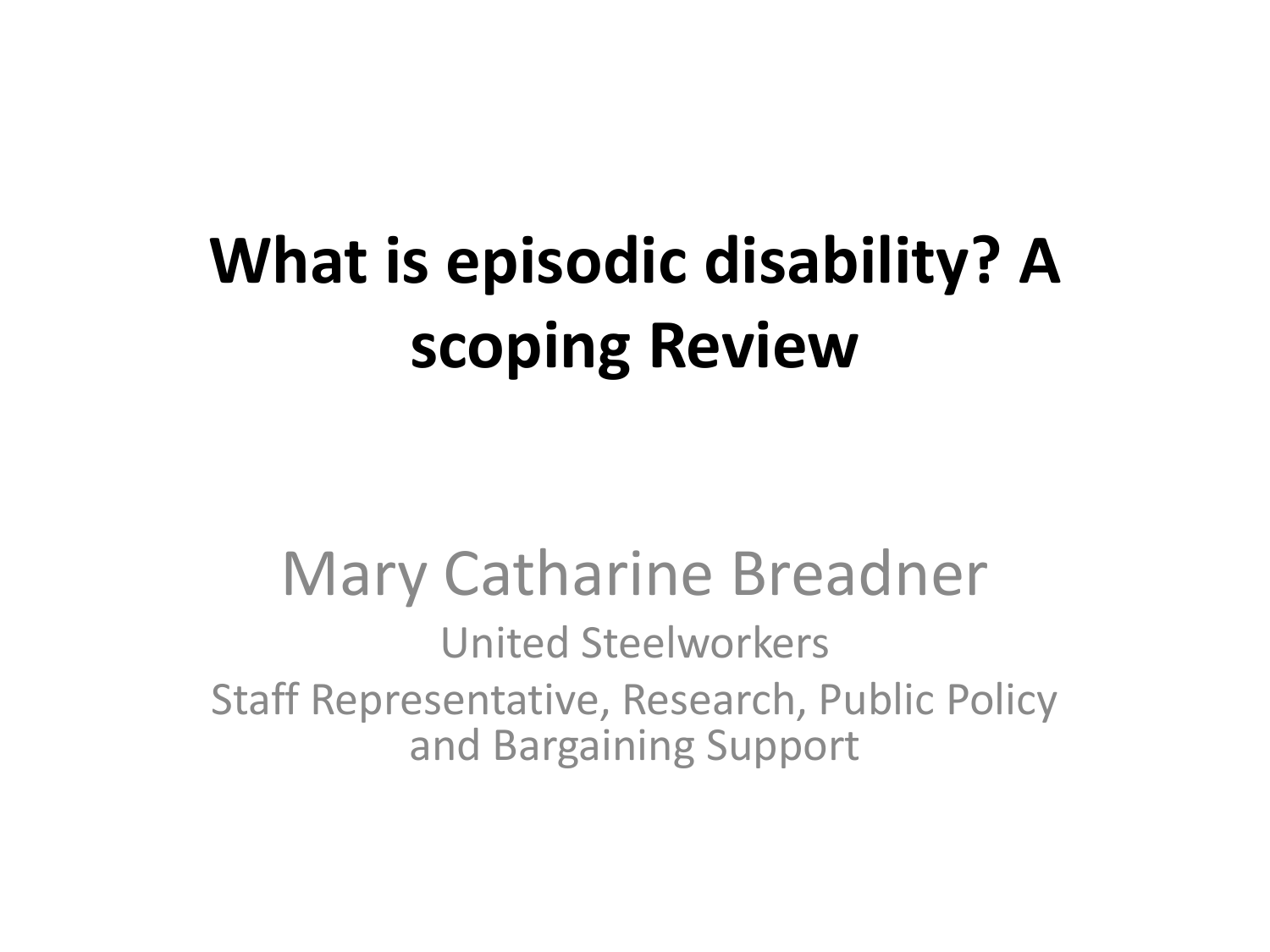## What is Episodic Disability?



ED is the experience of disability intertwined with experiences of fluctuating ability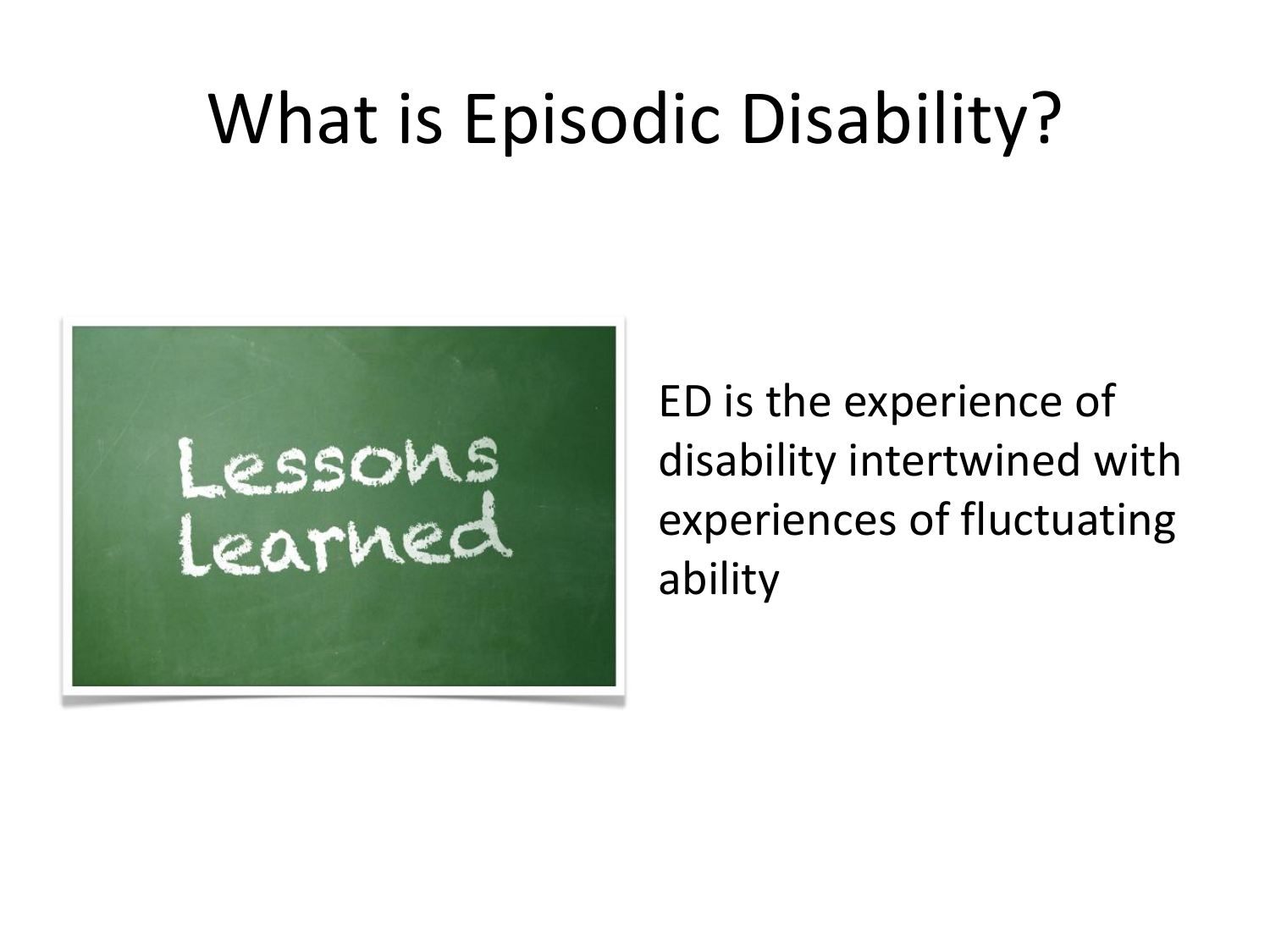### Research Questions

- 1. What are the characteristics and ranges of definitions used to define or discuss ED by organizations (including employers, insurance companies, and practitioner groups)?
- 2. What issues are discussed in the literature for workers with ED?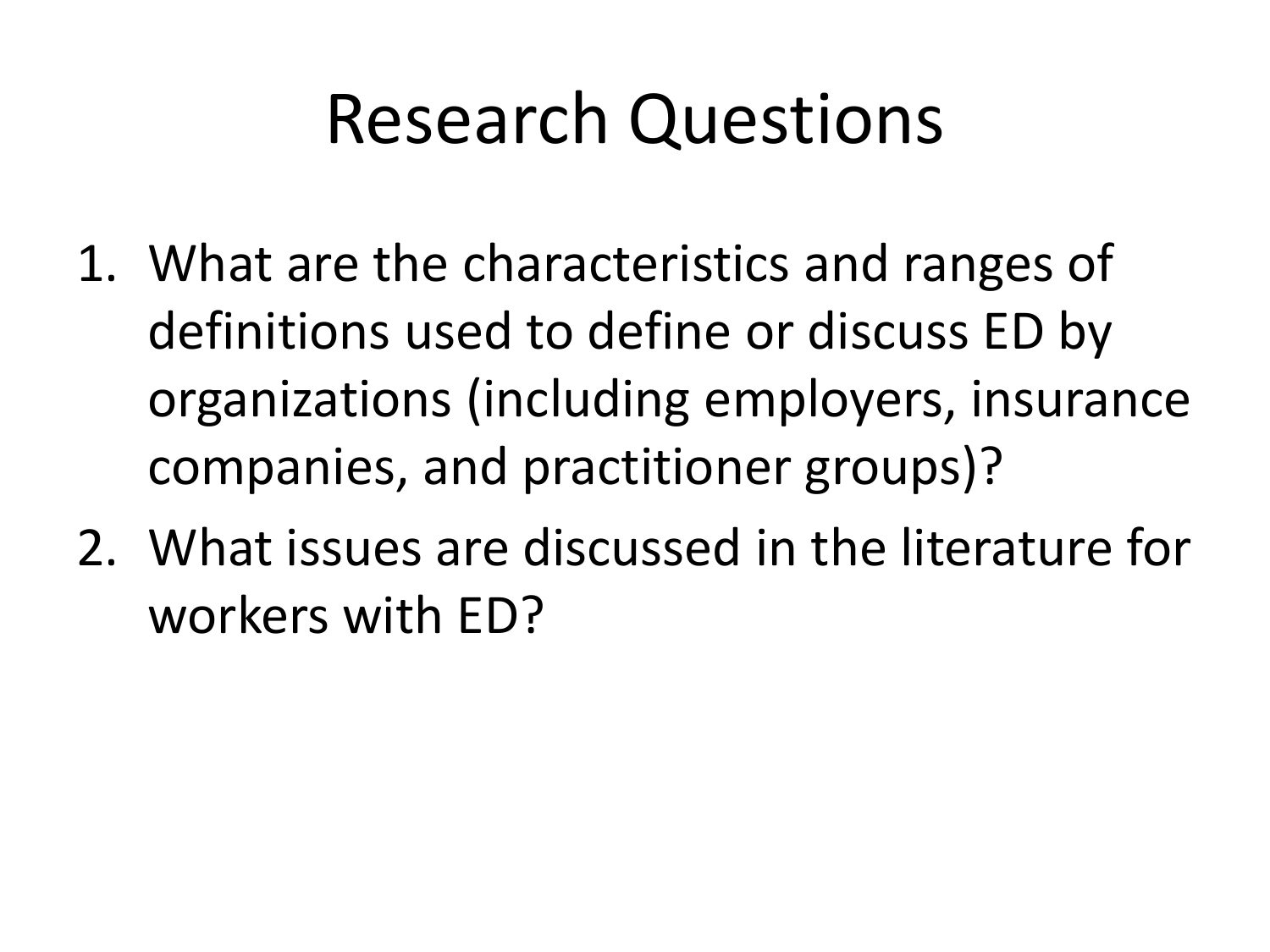#### Relevance Rating Scale

as Adapted from Antao et al. (2013)

| Category                   | <b>Description</b>                                                                           |
|----------------------------|----------------------------------------------------------------------------------------------|
| 5 - Exceptionally relevant | Focuses primarily on ED in the<br>workplace, including data collected<br>from people with ED |
| 4 – Fairly relevant        | Discusses several of the issues<br>related to ED or IWC                                      |
| 3 - Moderately relevant    | Discusses ED but with no focus on<br>work                                                    |
| 2 - Somewhat relevant      | Discusses ED, but ED is not the<br>primary focus                                             |
| 1 - Not relevant           | Not focused on ED but is indirectly<br>linked to the issue                                   |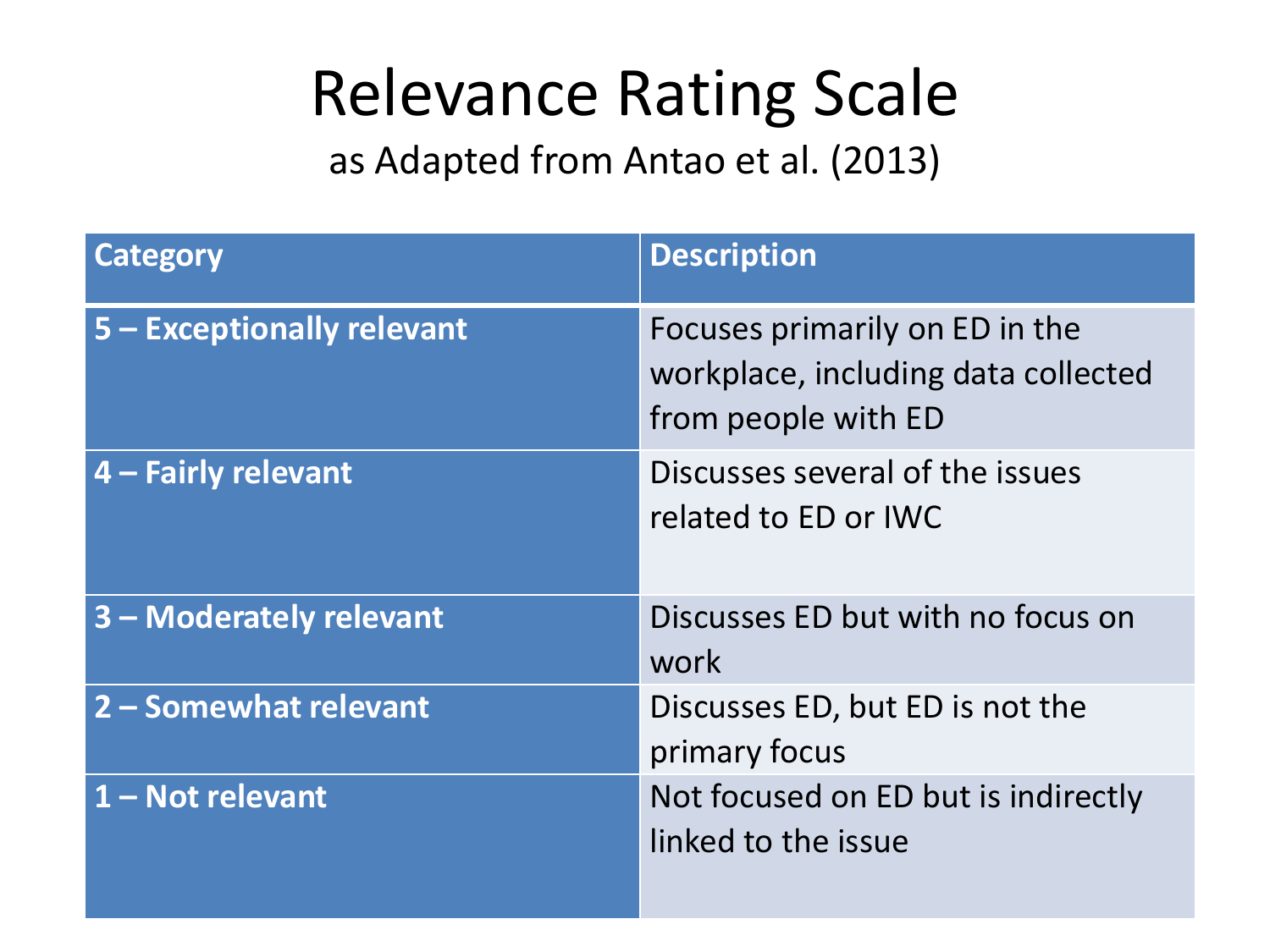## Methods

- Informed by Arksey and O'Malley (2005), Pham et al. (2014), and Peters et al. (2015), scoping review methods were applied:
	- Research questions created (broad)
	- Relevant data bases searched
	- Search strategy and iterative approach established
	- Qualitative thematic analysis
	- Nvivo 10 and Mendeley
	- Data was collated, summarized and synthesized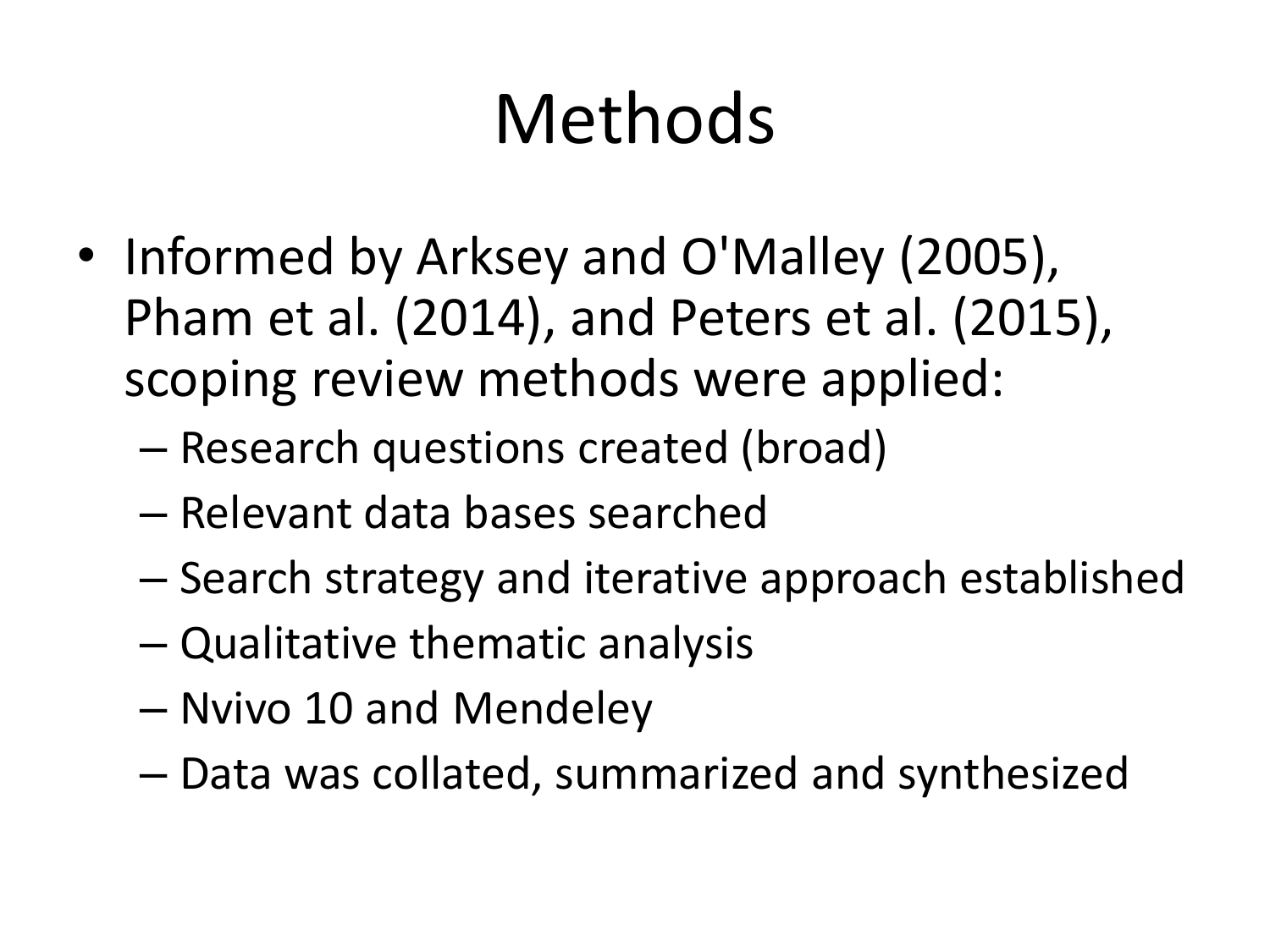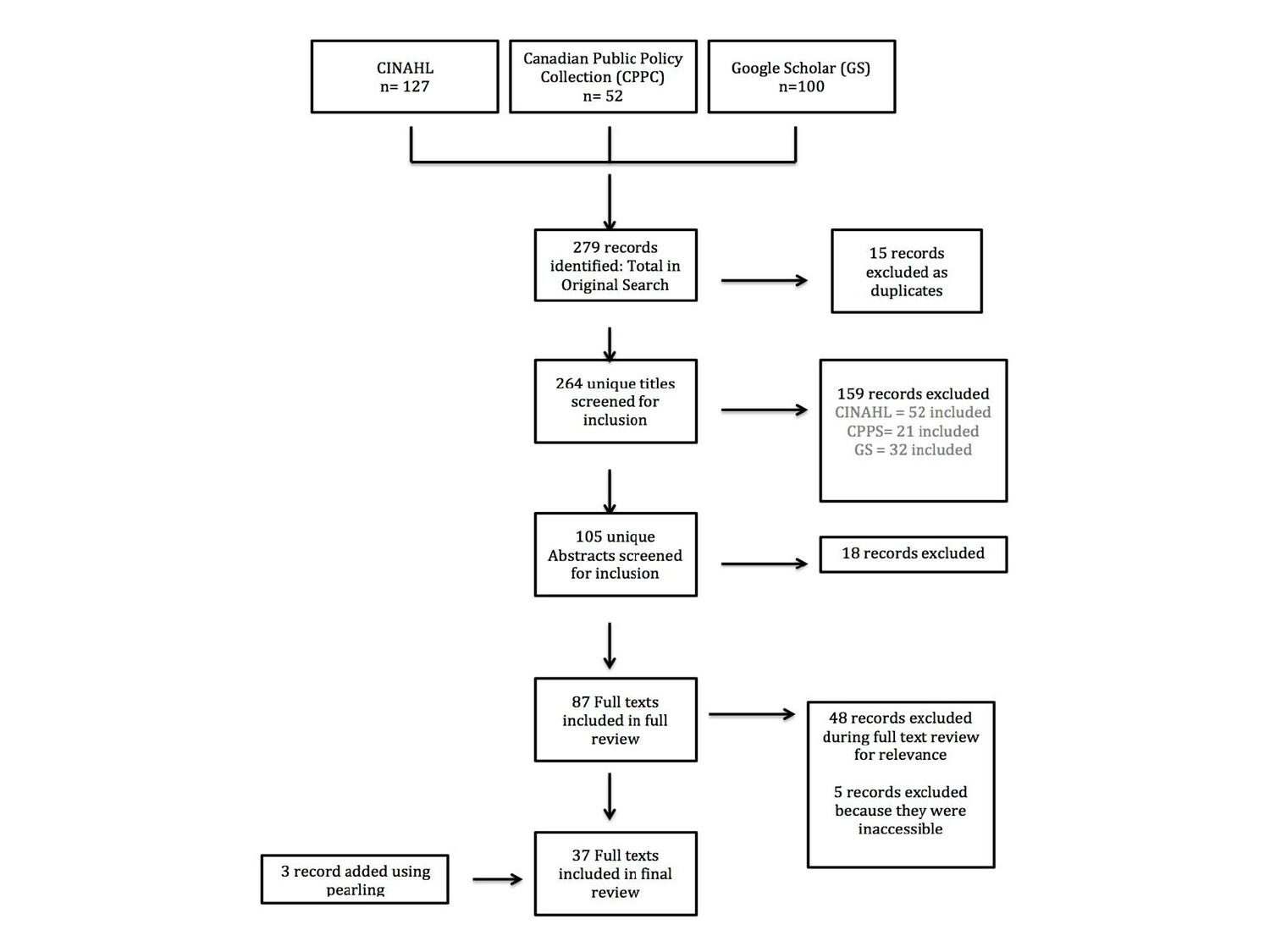# Search Strategy

- CINAHL Complete as hosted by EBSCO, and the Canadian Public Policy Collection were initially searched
- A supplemental Google Scholar search was done to locate grey literature and documents on ED
- Experts and practitioners in the field were asked for any input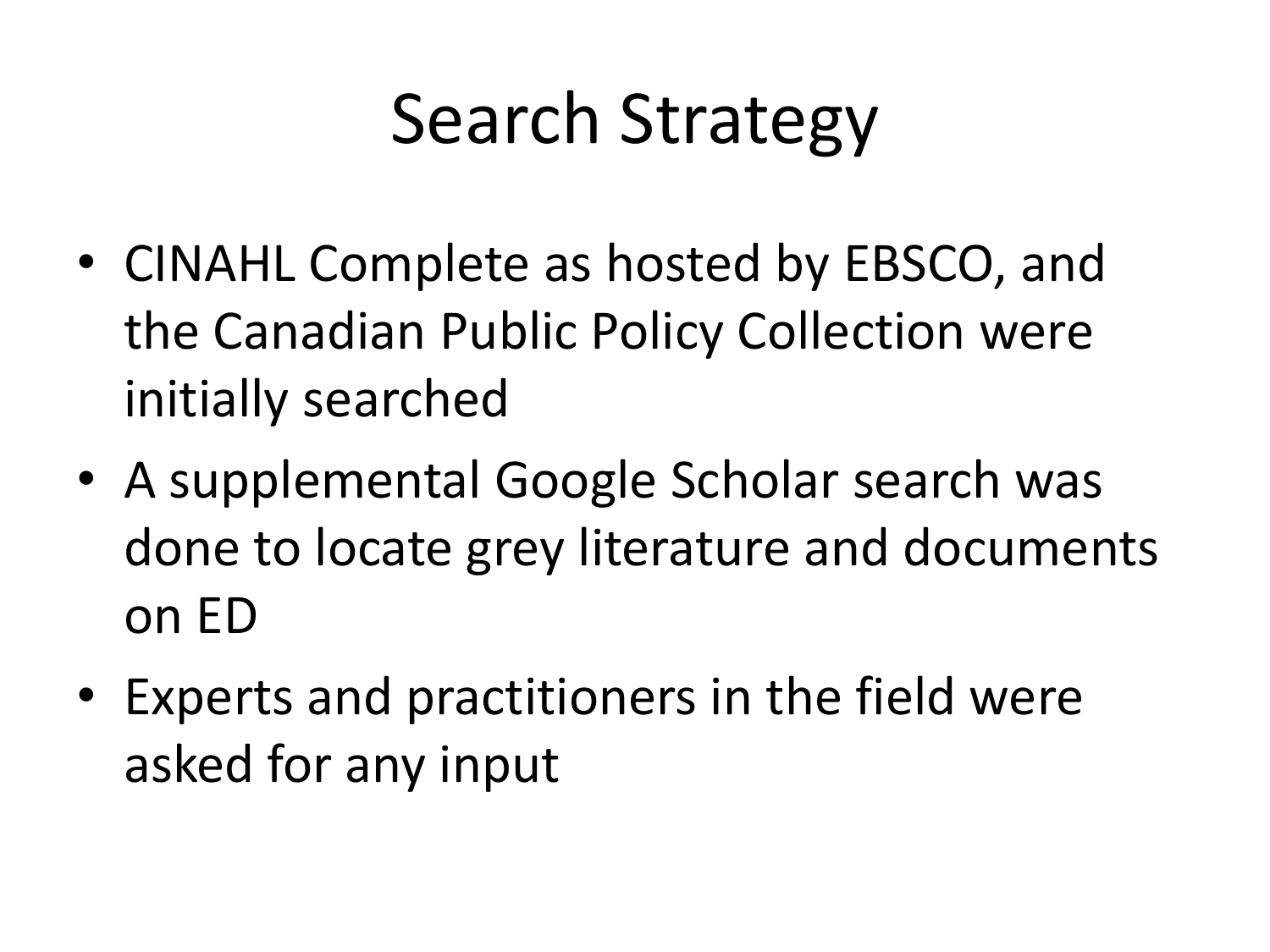# **Coding**

- Nvivo was used for thematic coding
- Initially 20 codes were identified
- 3 rounds of coding, resulted in 5 primary codes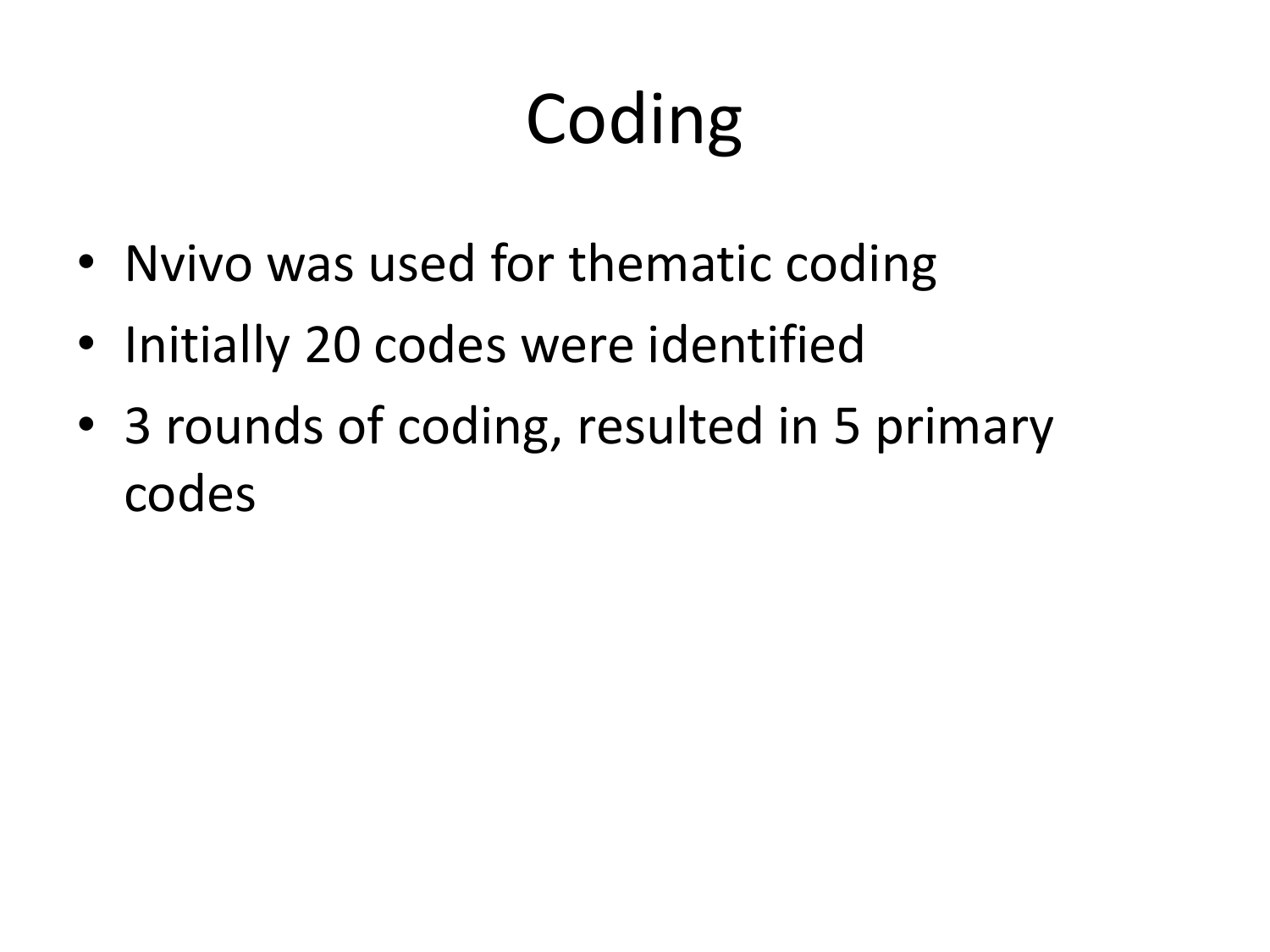### Barriers and Facilitators

- professional *education (b)*
- *financial* hardship (b)
- systemic issues, policy issues, and stigma (b)
- **Personal resiliency (f)**
- **Unique employer relationships (f)**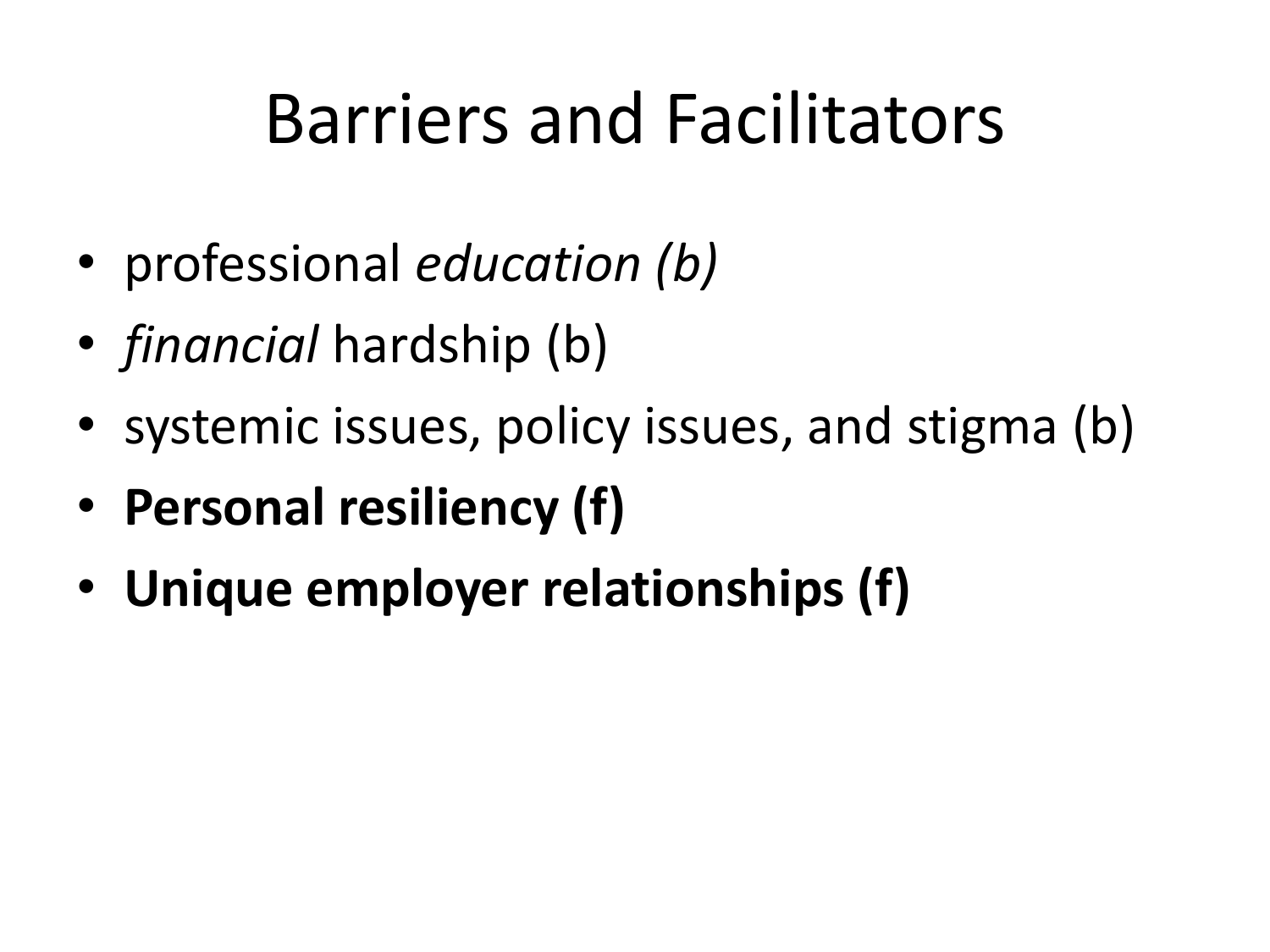# Illness or Disability

- What is an episodic disability?
	- multiple sclerosis,
	- chronic fatigue syndrome,
	- fibromyalgia,
	- multiple chemical sensitivities,
	- lupus,
	- epilepsy,
	- arthritis,
	- diabetes,
	- HIV/AIDS,
	- Chronic headaches or migraines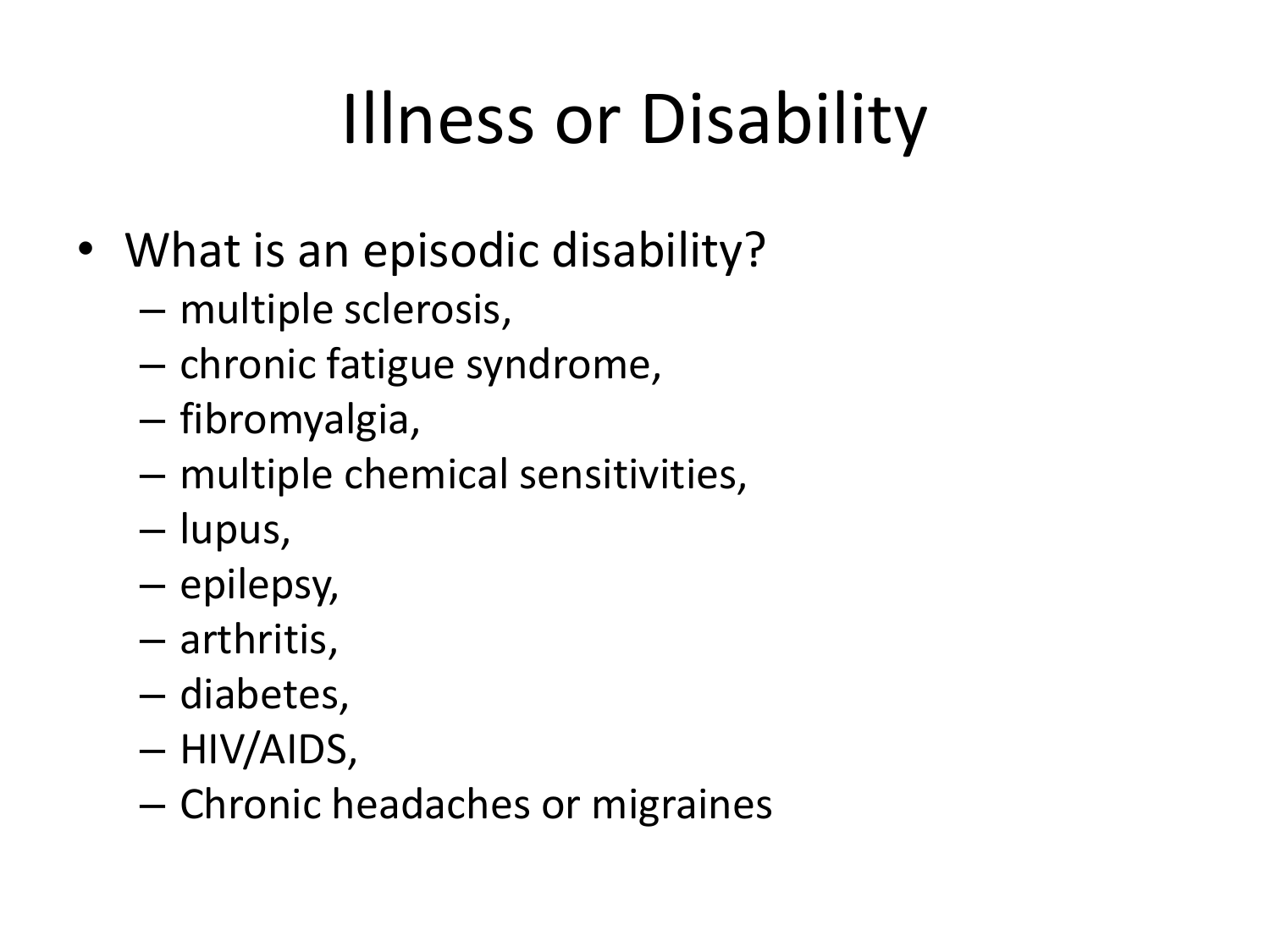#### Practitioner, Employer, Worker

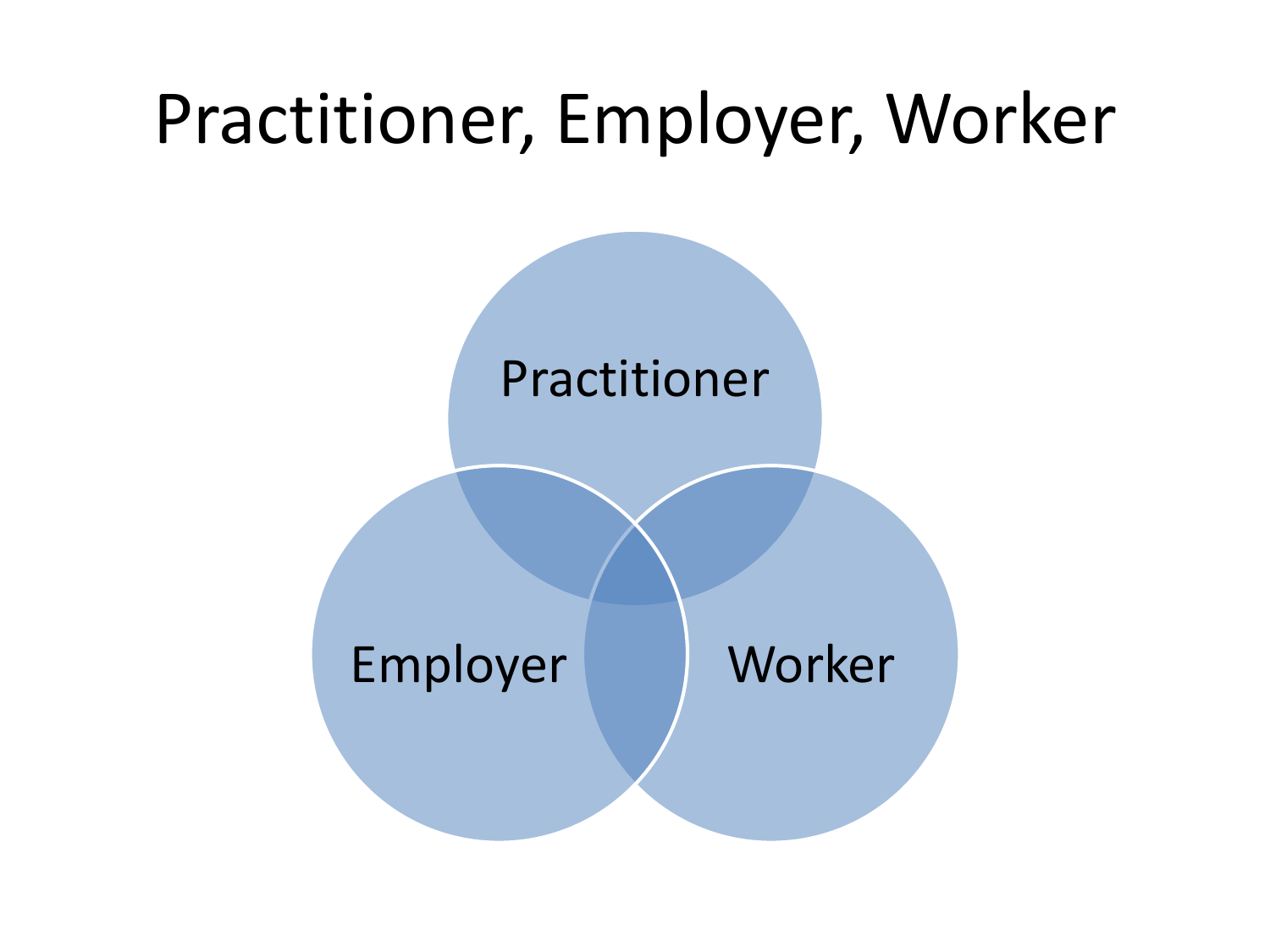# Psychological and Social Influences

- Self-advocacy
- Social status
- Financial support

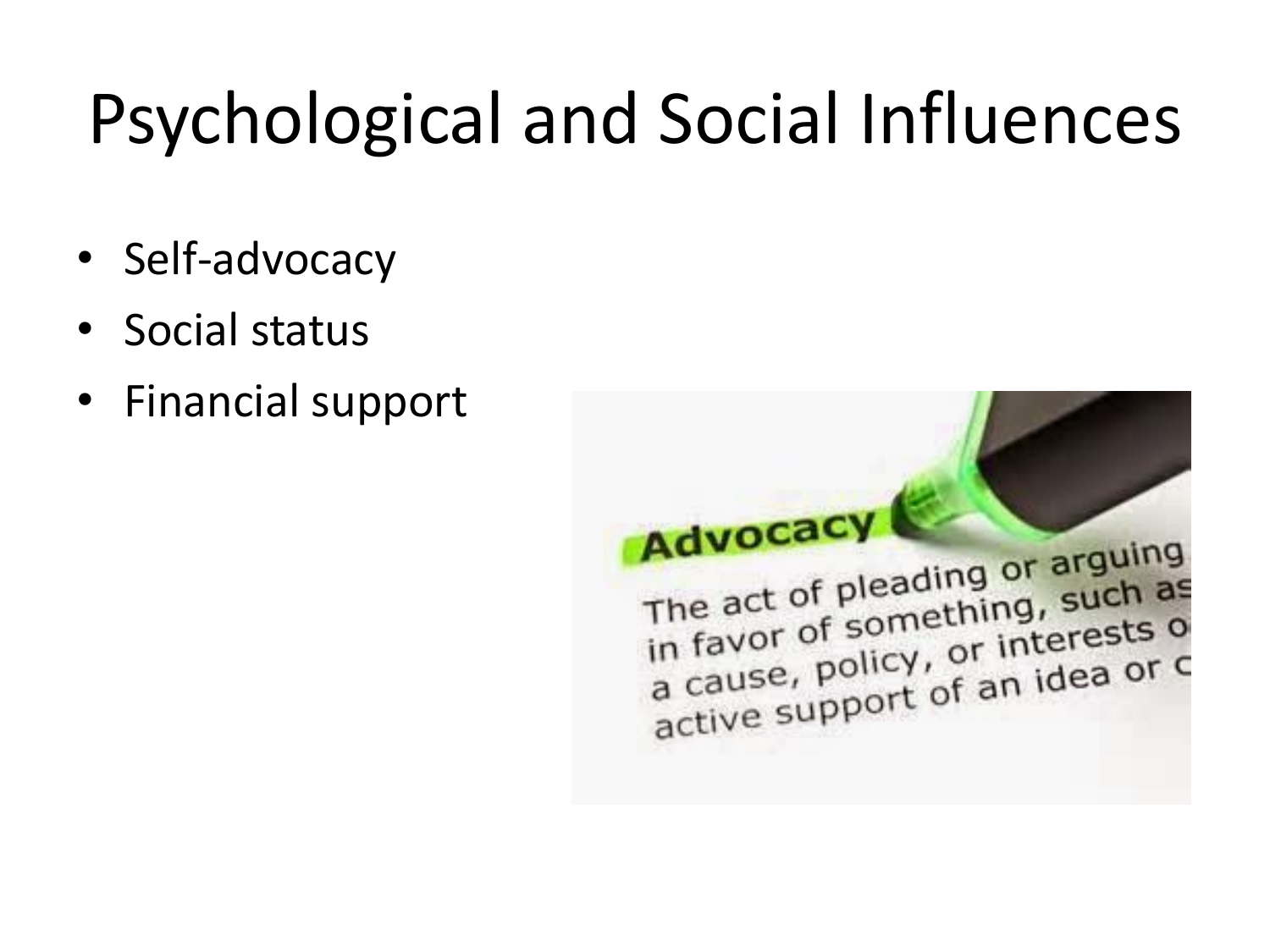## Variations in Disability

- Each experience is unique
- The individuals' ability to understand and manage their symptoms in the workplace
- Personal skills and the employer flexibility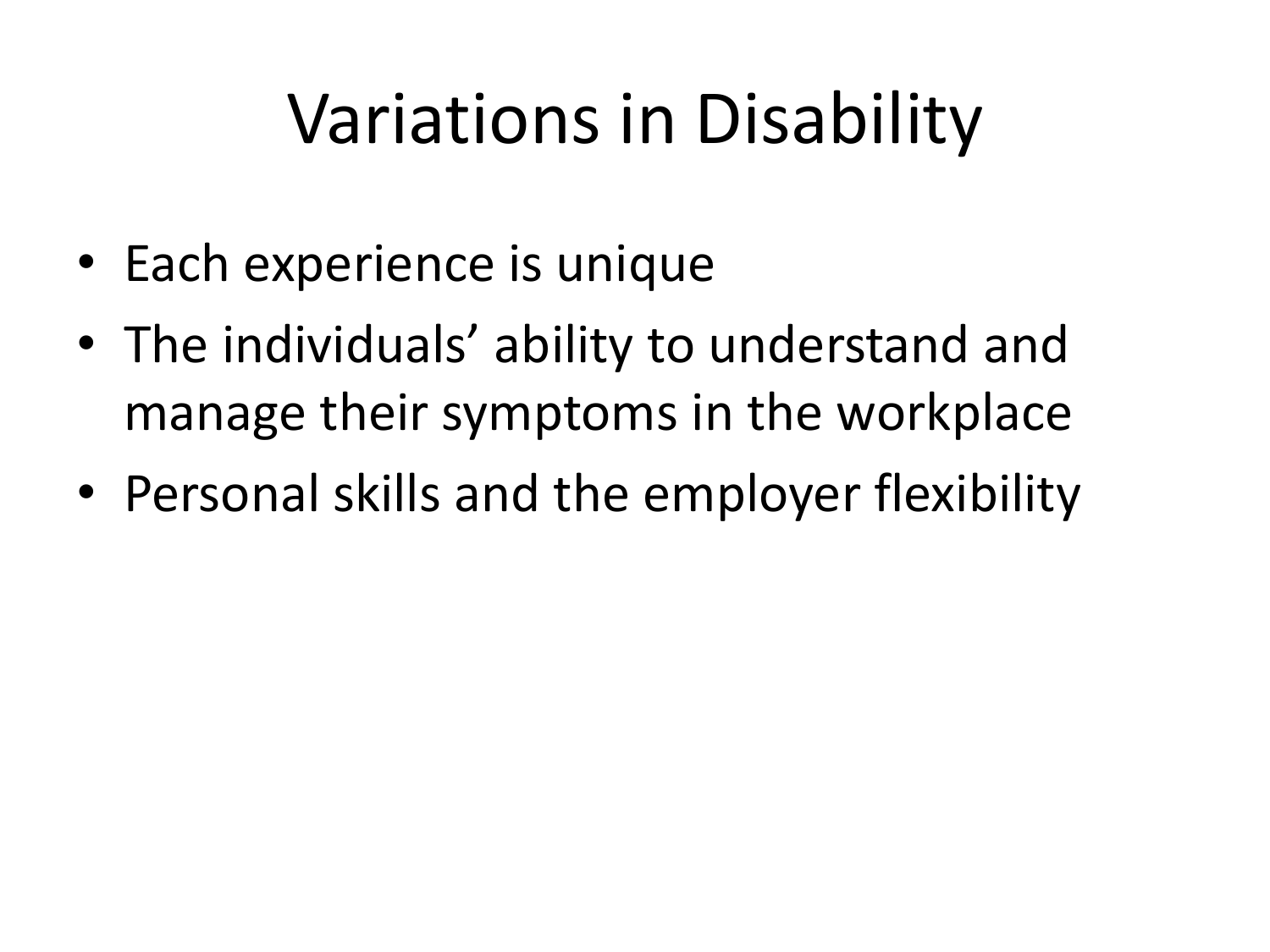## What's next?

- Can we agree on a practical definition?
- What does this mean in practice?
- Variation in personal experience is at the root of the problem
- Flexibility in ability and disability
- Access to supports when needed
- Empowering workers to advocate for their own needs without fear of repercussion from employers or insurance providers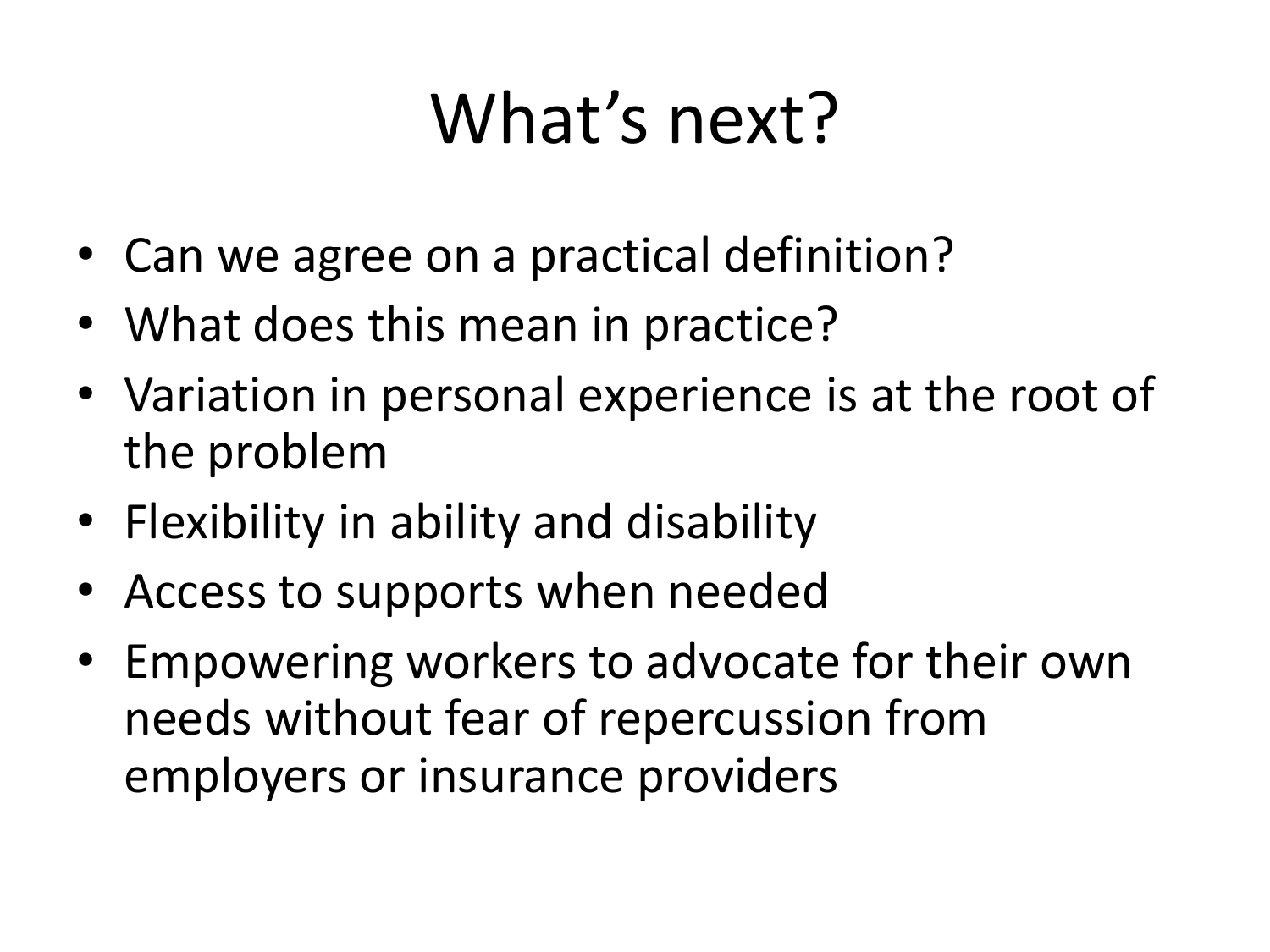### My definition

Episodic disabilities are characterized by unpredictable, fluctuating periods of ability that wreak havoc with a person's health, work, and quality of life.